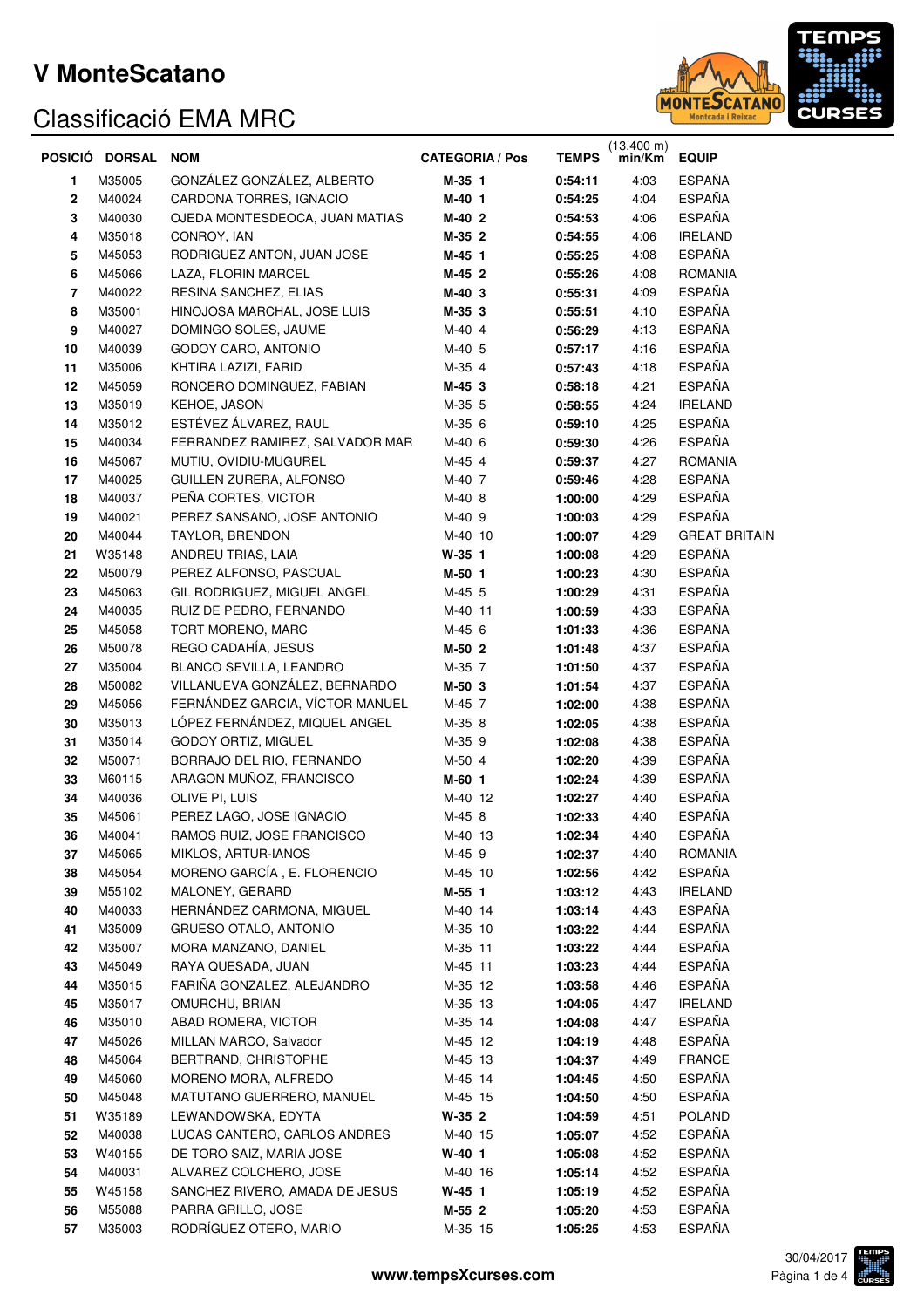

| POSICIÓ | <b>DORSAL</b> | <b>NOM</b>                      | <b>CATEGORIA / Pos</b> | <b>TEMPS</b> | $(13.400 \text{ m})$<br>min/Km | <b>EQUIP</b>         |
|---------|---------------|---------------------------------|------------------------|--------------|--------------------------------|----------------------|
| 58      | M40029        | PELLIN CORDOBA, MIGUEL ANGEL    | M-40 17                | 1:05:37      | 4:54                           | <b>ESPAÑA</b>        |
| 59      | M45047        | ESCRIBANO MARTINEZ, SALVADOR    | M-45 16                | 1:05:47      | 4:55                           | <b>ESPAÑA</b>        |
| 60      | M55100        | JEGGO, PAUL                     | M-55 3                 | 1:06:14      | 4:57                           | <b>GREAT BRITAIN</b> |
| 61      | M60109        | MEDRANO SÁNCHEZ, FCO JAVIER     | M-60 2                 | 1:06:21      | 4:57                           | <b>ESPAÑA</b>        |
| 62      | M55099        | KELLER, JÜRGEN                  | M-55 4                 | 1:06:25      | 4:57                           | <b>GERMANY</b>       |
| 63      | M40043        | SCHWARZ, ALEXANDER J.           | M-40 18                | 1:06:28      | 4:58                           | <b>GERMANY</b>       |
| 64      | M45052        | FERNANDEZ RUIZ, CESAR           | M-45 17                | 1:06:47      | 4:59                           | <b>ESPAÑA</b>        |
| 65      | M55089        | CANALS NAVARRO, PEDRO           | M-55 5                 | 1:07:12      | 5:01                           | <b>ESPAÑA</b>        |
| 66      | W40156        | QUINN, REBECCA                  | $W-40$ 2               | 1:07:21      | 5:02                           | <b>IRELAND</b>       |
| 67      | M50084        | FRASER, IAN                     | M-50 5                 | 1:07:28      | 5:02                           | <b>GREAT BRITAIN</b> |
| 68      | M40023        | QUINTERO FUNES, DAVID           | M-40 19                | 1:07:31      | 5:02                           | <b>ESPAÑA</b>        |
| 69      | M40046        | SELBERG, LARS                   | M-40 20                | 1:07:40      | 5:03                           | SWEDEN               |
| 70      | M50081        | PAREJO MACHO, MANUEL            | M-50 6                 | 1:07:42      | 5:03                           | <b>ESPAÑA</b>        |
| 71      | M40032        | SANTISTEBAN RONCERO, TONI       | M-40 21                | 1:07:45      | 5:03                           | <b>ESPAÑA</b>        |
| 72      | M55092        | NIN CASAS, JOSEP XAVIER         | M-55 6                 | 1:07:57      | 5:04                           | <b>ESPAÑA</b>        |
| 73      | M50074        | FERRANDEZ CAÑADELL, DAVID       | M-50 7                 | 1:07:58      | 5:04                           | <b>ESPAÑA</b>        |
| 74      | M55093        | GALLEGO BUSTO, ENRIQUE          | M-55 7                 | 1:08:19      | 5:06                           | <b>ESPAÑA</b>        |
| 75      | M50076        | RODRIGUEZ RODRIGUEZ, JOSE LUIS  | M-50 8                 | 1:08:29      | 5:07                           | <b>ESPAÑA</b>        |
| 76      | M60106        | REVUELTO CABALLERO, MANUEL      | M-60 3                 | 1:08:36      | 5:07                           | <b>ESPAÑA</b>        |
| 77      | W55174        | AGUADO MORI, ANA CRISTINA       | $W-55$ 1               | 1:08:55      | 5:09                           | <b>ESPAÑA</b>        |
| 78      | M65125        | GARCIA QUINTANA, JOSE MANUEL    | M-65 1                 | 1:08:59      | 5:09                           | <b>ESPAÑA</b>        |
| 79      | M55098        | TERUEL SÁNCHEZ, ILDEFONSO       | M-55 8                 | 1:09:04      | 5:09                           | <b>ESPAÑA</b>        |
| 80      | W35147        | CHIRVECHES DOMINGUEZ, VANESA    | $W-35$ 3               | 1:09:04      | 5:09                           | <b>ESPAÑA</b>        |
| 81      | W35142        | PRIETO DIAZ, LETICIA            | W-35 4                 | 1:09:18      | 5:10                           | <b>ESPAÑA</b>        |
| 82      | W50164        | KELLER, ELKE                    | $W-50$ 1               | 1:09:24      | 5:11                           | DEUTSCHLAND          |
| 83      | M50069        | LLORET SALAMERO, ALBERT         | M-50 9                 | 1:09:28      | 5:11                           | <b>ESPAÑA</b>        |
| 84      | M55086        | MARCH MARCH, JORDI              | M-55 9                 | 1:09:37      | 5:12                           | <b>ESPAÑA</b>        |
| 85      | M40040        | CABALLERO RECIO, ALBERT         | M-40 22                | 1:09:38      | 5:12                           | <b>ESPAÑA</b>        |
| 86      | M50075        | PLANELLES CUEVAS, JOSÉ RAMÓN    | M-50 10                | 1:09:41      | 5:12                           | <b>ESPAÑA</b>        |
| 87      | W45160        | PALACIO AJA, MERCEDES           | $W-45$ 2               | 1:09:42      | 5:12                           | <b>ESPAÑA</b>        |
| 88      | W40159        | JUAN MAS, FUENCISLA             | $W-40$ 3               | 1:09:49      | 5:13                           | <b>ESPAÑA</b>        |
| 89      | M45057        | GIL GIL, JOSEP                  | M-45 18                | 1:10:04      | 5:14                           | <b>ESPAÑA</b>        |
| 90      | W55173        | HEILIG-DUVENTÄSTER, MARIE-LUISE | $W-55$ 2               | 1:10:09      | 5:14                           | DEUTSCHLAND          |
| 91      | M65121        | VOGLER, REINHART                | M-65 2                 | 1:10:20      | 5:15                           | DEUTSCHLAND          |
| 92      | M40045        | VAN DE VOORT, DOLF              | M-40 23                | 1:10:21      | 5:15                           | PAISOS BAIXOS        |
| 93      | M60108        | DIEZ GUTIERREZ, ÁLVARO          | M-60 4                 | 1:10:29      | 5:16                           | ESPAÑA               |
| 94      | W45187        | GAJETE GUSANO, MARIA JOSÉ       | $W-45$ 3               | 1:10:31      | 5:16                           | <b>ESPAÑA</b>        |
| 95      | M65122        | LOPEZ MERINO, JAVIER            | M-65 3                 | 1:10:45      | 5:17                           | <b>ESPAÑA</b>        |
| 96      | M45050        | ABAD ROMERA, PEDRO              | M-45 19                | 1:10:56      | 5:18                           | <b>ESPAÑA</b>        |
| 97      | M60116        | LÓPEZ BOCANEGRA, ANGEL          | M-60 5                 | 1:11:35      | 5:21                           | <b>ESPAÑA</b>        |
| 98      | W50171        | RIDLEY, SUSAN                   | $W-50$ 2               | 1:11:39      | 5:21                           | <b>GREAT BRITAIN</b> |
| 99      | M60112        | ROMERO DEL PERAL, MANOLO        | M-60 6                 | 1:11:52      | 5:22                           | <b>ESPAÑA</b>        |
| 100     | W35141        | REBOLLAL FERNANDEZ, LAURA       | W-35 5                 | 1:11:57      | 5:22                           | ESPAÑA               |
| 101     | M50077        | <b>SALAS PALLICER, TONI</b>     | M-50 11                | 1:12:00      | 5:22                           | <b>ESPAÑA</b>        |
| 102     | W50170        | GONZÁLEZ GARCÍA, MARTA          | $W-50$ 3               | 1:12:06      | 5:23                           | <b>ESPAÑA</b>        |
| 103     | W40154        | KRENTZIEN, KRISTINA             | $W-40$ 4               | 1:12:10      | 5:23                           | <b>ESPAÑA</b>        |
| 104     | M55091        | MARTOS CASTRO, JUAN RAMÓN       | M-55 10                | 1:12:11      | 5.23                           | <b>ESPAÑA</b>        |
| 105     | W40152        | JIMÉNEZ PAREDES, NOELIA         | W-40 5                 | 1:12:30      | 5:25                           | ESPAÑA               |
| 106     | M55188        | THUNBERG, STEN                  | M-55 11                | 1:13:03      | 5.27                           | SWEDEN               |
| 107     | M60113        | GUTIERREZ GOMEZ, VICTORIANO     | M-60 7                 | 1:13:35      | 5.29                           | ESPAÑA               |
| 108     | W35149        | LEBEDIEVA, INNA                 | W-35 6                 | 1:13:47      | 5:30                           | <b>UKRAINA</b>       |
| 109     | M65126        | TAYLOR, KENNETH                 | M-65 4                 | 1:13:51      | 5:31                           | <b>GREAT BRITAIN</b> |
| 110     | M60110        | <b>GARCIA RAMOS, ANTONIO</b>    | M-60 8                 | 1:14:01      | 5:31                           | <b>ESPAÑA</b>        |
| 111     | W55176        | MÖLLER PARERA, MERCEDES         | $W-55$ 3               | 1:14:09      | 5:32                           | <b>ESPAÑA</b>        |
| 112     | M50083        | GALLAGHER, SAUL                 | M-50 12                | 1:14:14      | 5:32                           | <b>GREAT BRITAIN</b> |
| 113     | M50072        | ENTRENA MAZUECOS, MANUEL        | M-50 13                | 1:14:21      | 5:33                           | <b>ESPAÑA</b>        |
| 114     | W40151        | MARTÍNEZ PAYÁ, ÁNGELA           | W-40 6                 | 1:14:30      | 5:34                           | <b>ESPAÑA</b>        |

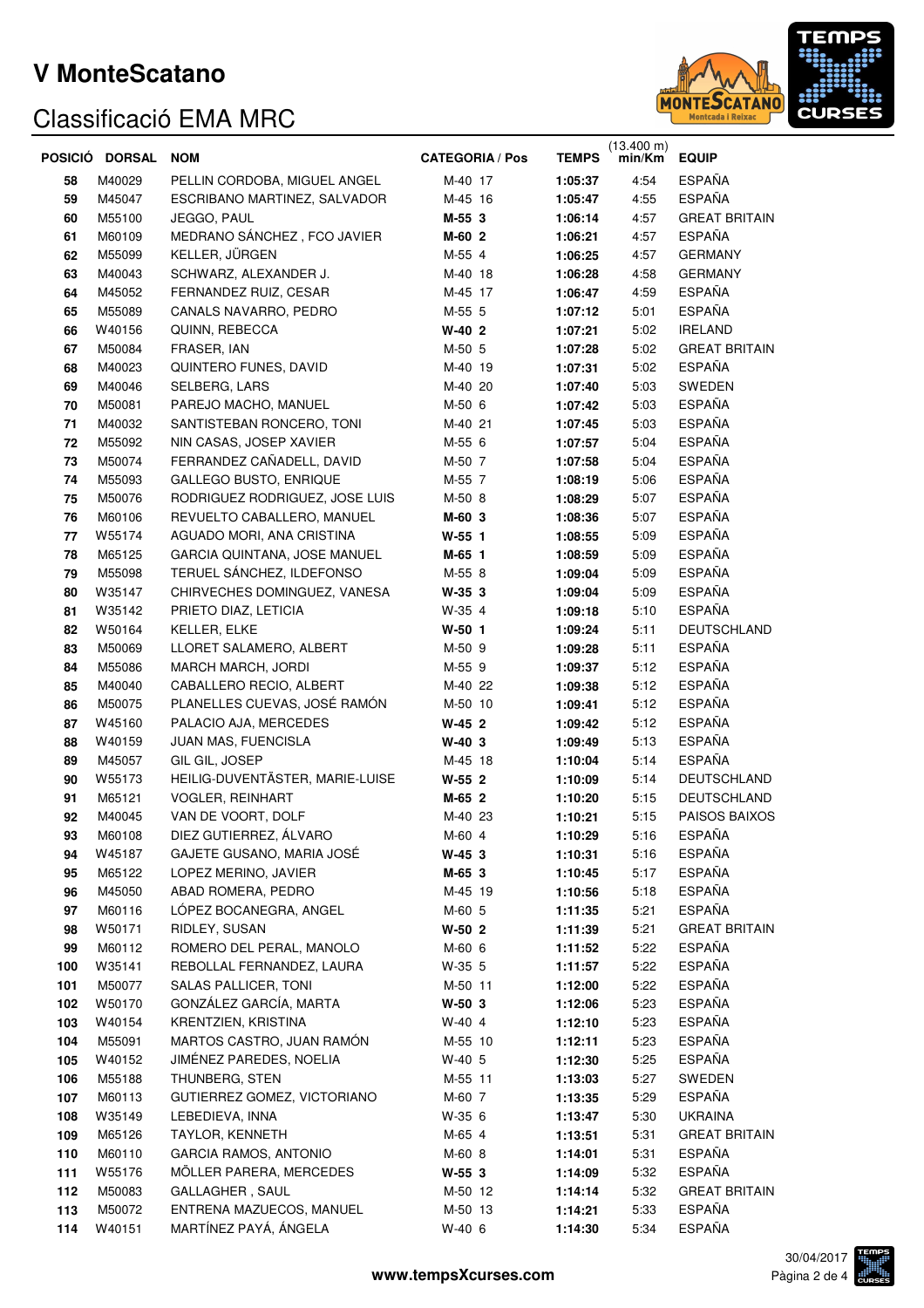

|            | POSICIÓ DORSAL   | <b>NOM</b>                                      | <b>CATEGORIA / Pos</b> | <b>TEMPS</b>       | $(13.400 \text{ m})$<br>min/Km | <b>EQUIP</b>          |
|------------|------------------|-------------------------------------------------|------------------------|--------------------|--------------------------------|-----------------------|
| 115        | M60105           | TORRES MORA, ANTONI                             | M-60 9                 | 1:14:32            | 5:34                           | <b>ESPAÑA</b>         |
| 116        | M50080           | AGUILANIEDO GONELL, JORDI                       | M-50 14                | 1:14:43            | 5:35                           | <b>ESPAÑA</b>         |
| 117        | M35008           | PAREJO MUÑOZ, CARLOS ANTONIO                    | M-35 16                | 1:14:54            | 5:35                           | <b>ESPAÑA</b>         |
| 118        | M60111           | NAVARRO BONILLA, MIGUEL ANGEL                   | M-60 10                | 1:15:56            | 5:40                           | <b>ESPAÑA</b>         |
| 119        | M45055           | HERNÁNDEZ CALERO, JOSÉ LUIS                     | M-45 20                | 1:15:57            | 5:40                           | <b>ESPAÑA</b>         |
| 120        | W40153           | PALMA FERNANDEZ, EVA                            | W-40 7                 | 1:16:38            | 5:43                           | <b>ESPAÑA</b>         |
| 121        | M60114           | GONZALEZ MOLINA, JUAN CARLOS                    | M-60 11                | 1:17:02            | 5:45                           | ESPAÑA                |
| 122        | M50028           | SANCHEZ PEREZ, JOSE                             | M-50 15                | 1:17:07            | 5:45                           | <b>ESPAÑA</b>         |
| 123        | M70134           | MOHEDANO RODRIGUEZ, ANTONIO                     | M-70 1                 | 1:17:09            | 5:45                           | <b>ESPAÑA</b>         |
| 124        | M60107           | LOPEZ SIVERIO, LORENZO                          | M-60 12                | 1:17:50            | 5:49                           | <b>ESPAÑA</b>         |
| 125        | M65124           | MARTÍNEZ RIBERAS, AGUSTÍN                       | M-65 5                 | 1:18:00            | 5:49                           | <b>ESPAÑA</b>         |
| 126        | W35143           | CEDILLO COSTA, SILVIA                           | W-35 7                 | 1:18:03            | 5:49                           | ESPAÑA                |
| 127        | W50166           | QUISPE VALENCIA, NANCY NENA                     | W-50 4                 | 1:18:26            | 5:51                           | ESPAÑA                |
| 128        | M65127           | STEVE, HERINGTON                                | M-65 6                 | 1:19:44            | 5:57                           | <b>GREAT BRITAIN</b>  |
| 129        | W35140           | MEDINA GRANDE, ELENA                            | W-35 8                 | 1:19:53            | 5:58                           | <b>ESPAÑA</b>         |
| 130        | M55096           | PAREJO MACHO, JOAQUIN                           | M-55 12                | 1:20:19            | 6:00                           | <b>ESPAÑA</b>         |
| 131        | M50073           | MARTINEZ RUBIO, MANUEL                          | M-50 16                | 1:20:44            | 6:01                           | <b>ESPAÑA</b>         |
| 132        | M70136           | FAISCA, MANUEL                                  | M-70 2                 | 1:21:06            | 6:03                           | PORTUGAL              |
| 133        | M55104           | JOHANSSON, ULF                                  | M-55 13                | 1:22:13            | 6:08                           | SWEDEN                |
| 134        | W35146           | PONS SELLARÈS, LIDIA                            | W-35 9                 | 1:22:44            | 6:10                           | <b>ESPAÑA</b>         |
| 135        | M45068           | DRILEA, GABRIEL                                 | M-45 21                | 1:22:52            | 6:11                           | ROMÂNIA               |
| 136        | W35145           | BENAVENTE CHIMENO, ESTER                        | W-35 10                | 1:22:55            | 6:11                           | ESPAÑA                |
| 137        | M75139           | VALLEJO PRIETO, EUFEMIO                         | M-75 1                 | 1:22:55            | 6:11                           | <b>ESPAÑA</b>         |
| 138        | M55094           | HERNANDEZ TARDIO, JAUME                         | M-55 14                | 1:23:01            | 6:12                           | <b>ESPAÑA</b>         |
| 139        | W45161           | MOLINERO GONZALEZ, ESTHER                       | W-45 4                 | 1:23:07            | 6:12                           | <b>ESPAÑA</b>         |
| 140        | W40150           | GALDAMES SESSAREGO, PATRICIA                    | W-40 8                 | 1:23:58            | 6:16                           | <b>ESPAÑA</b>         |
| 141        | W55178           | RUZAFA MANCHON, TERESA                          | W-55 4                 | 1:23:58            | 6:16                           | <b>ESPAÑA</b>         |
| 142        | M35002           | CORTES GIL, JOAQUIN                             | M-35 17                | 1:23:59            | 6:16                           | ESPAÑA                |
| 143        | W65184           | VAQUERO SANCHEZ, EMI                            | $W-65$ 1               | 1:24:09            | 6:17                           | ESPAÑA                |
| 144        | W45162           | JAMES, MARYLAURE                                | W-45 5                 | 1:24:21            | 6:18                           | <b>FRANCE</b>         |
| 145        | W55179           | SEVILLA SANTAMARIA, DORI                        | W-55 5                 | 1:24:26            | 6:18                           | <b>ESPAÑA</b>         |
| 146        | M75137           | GEROLD, SEIFFERT                                | M-75 2                 | 1:24:57            | 6:20                           | DEUTSCHLAND           |
| 147        | M55101           | AGROS, ODYSSEAS                                 | M-55 15                | 1:25:03            | 6:21                           | <b>GREECE</b>         |
| 148        | M70132           | ARIAS DE LA CRUZ, JOSÉ ANTONIO                  | M-70 3                 | 1:25:07            | 6:21                           | <b>ESPAÑA</b>         |
| 149        | M60119           | BENCHEA-JOCA, MARTIN                            | M-60 13                | 1:25:33            | 6:23                           | <b>ROMANIA</b>        |
| 150        | W55175           | MUÑOZ VICO, PAQUI                               | W-55 6                 | 1:25:57            | 6:25                           | <b>ESPAÑA</b>         |
| 151        | M55090           | DÍAZ PLATA, FRANCISCO                           | M-55 16                | 1:26:22            | 6:27                           | ESPAÑA                |
| 152        | W65186           | GALBANI, ANNAMARIA                              | W-65 2                 | 1:26:55            | 6:29                           | <b>ITALIA</b>         |
| 153        | W45163           | IONELA, DOBREA                                  | W-45 6                 | 1:27:12            | 6:30                           | <b>ROMANIA</b>        |
| 154        | M65123           | ORTEGA MEDINA, DOMINGO                          | M-65 7                 | 1:30:38            | 6:46                           | ESPAÑA                |
| 155        | W50165           | LOPEZ BOSCH, NURIA                              | W-50 5                 | 1:31:28            | 6:50                           | <b>ESPAÑA</b>         |
| 156        | W45157           | GRACIAS LOTE, MERCEDES                          | W-45 7                 | 1:32:42            | 6:55                           | ESPAÑA                |
| 157        | W50167           | PALACIO LAJE, FLORENCIA                         | W-50 6                 | 1:32:54            | 6:56                           | ESPAÑA                |
| 158        | W60180           | PAUL, BARBARA                                   | $W-60$ 1               | 1:32:55            | 6:56                           | DEUTSCHLAND           |
| 159        | M65130           | COVACIU, AUGUSTIN                               | M-65 8                 | 1:33:11            | 6:57                           | <b>ROMANIA</b>        |
| 160        | W65183           | SANCHEZ EGEA, MARIA VICTORIA                    | W-65 3                 | 1:33:50            | 7:00                           | ESPAÑA                |
| 161        | W65182           | OLMA, IRMGARD                                   | W-65 4                 | 1:35:17            | 7:07                           | DEUTSCHLAND<br>ESPAÑA |
| 162        | M70135           | MUNICIO GARCIA, NICOLAU<br>BRANISTEANU, GABRIEL | M-70 4                 | 1:36:22            | 7:11<br>7:24                   | <b>ROMANIA</b>        |
| 163        | M55103           | SCHAEFER, WALTRAUD                              | M-55 17                | 1:39:07            |                                | DEUTSCHLAND           |
| 164        | W55172           |                                                 | W-55 7                 | 1:40:17            | 7:29                           | ROMÂNIA               |
| 165<br>166 | M60120<br>W60181 | ROSETNIC, VALERIU<br>ASENSIO LÓPEZ, TOÑI        | M-60 14<br>$W-60$ 2    | 1:41:43<br>1:42:40 | 7:35<br>7:40                   | ESPAÑA                |
| 167        | W65185           | TORCOLI, DONATA                                 | W-65 5                 | 1:43:02            | 7:41                           | <b>ITALIA</b>         |
| 168        | M65129           | CERETTI, FRANCESCO                              | M-65 9                 | 1:43:02            | 7:41                           | <b>ITALIA</b>         |
| 169        | M75138           | CERPA BAUTE, JUSTO                              | M-75 3                 | 1:47:27            | 8:01                           | ESPAÑA                |
| 170        | W50169           | MOLERO PEREZ, MARY PAZ                          | W-50 7                 | 1:51:23            | 8:19                           | <b>ESPAÑA</b>         |
| 171        | M70133           | MARTINEZ RUBIO, JUAN                            | M-70 5                 | 1:52:09            | 8:22                           | <b>ESPAÑA</b>         |
|            |                  |                                                 |                        |                    |                                |                       |